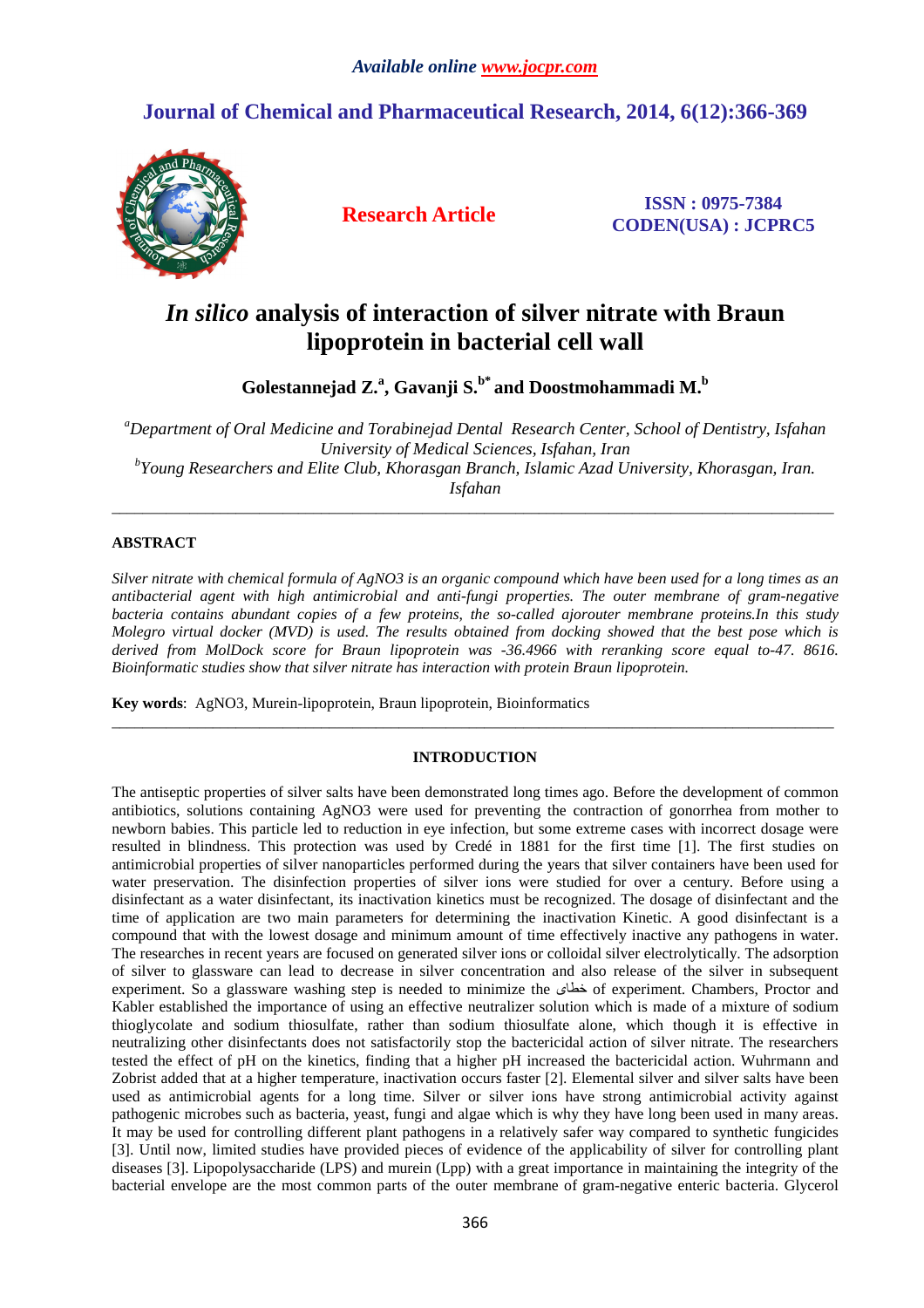transferase (Lgt), *O*-acyl transferase, signal peptidase II, and *N*-acyl transferase (Lnt) are the main enzymes for modification of a lipid moiety to Lpp. A polysaccharide core, O antigen, and a lipid A domain are the main component of LPS. The fatty acids in Lipid A are believed to contribute to the low-permeability barrier of the outer membrane of gram-negative bacteria. The aim of present study is to study bioinformatic interaction of silver nitrate withBraun lipoprotein.

*\_\_\_\_\_\_\_\_\_\_\_\_\_\_\_\_\_\_\_\_\_\_\_\_\_\_\_\_\_\_\_\_\_\_\_\_\_\_\_\_\_\_\_\_\_\_\_\_\_\_\_\_\_\_\_\_\_\_\_\_\_\_\_\_\_\_\_\_\_\_\_\_\_\_\_\_\_\_*

#### **EXPERIMENTAL SECTION**

#### **2.1 Preparing 3 dimensional structures of silver nitrate and protein Braun lipoprotein:**

In the first step, amino acid sequences of outer membrane lipoprotein with accession number of P69776were taken from NCBI website (www.ncbi.nlm.nih.gov/) (Figure1). In the next step, Silver Nitrate with AgNo3 molecular formula (number 22878) was provided from ChemSpider website (www.chemispider.com) (Figure2). Then the outer membrane lipoprotein with number of 1EQ7 was obtained from Protein Data Bank website (www.rcsb.com) (Figure3).

MKATKLVLGAVILGSTLLAGCSSNAKIDQLSSDVQTLNAKVDQLSNDVNAMRSDVQAAKDDAARANQRLDNMATKY RKQKKGN



**Figure 2: Structure of silver nitrate** 



**Figure 3:A and B: Structure of outer membrane lipoprotein from** *Escherichia coli* **.C: The hydrophobic regions and negative charge**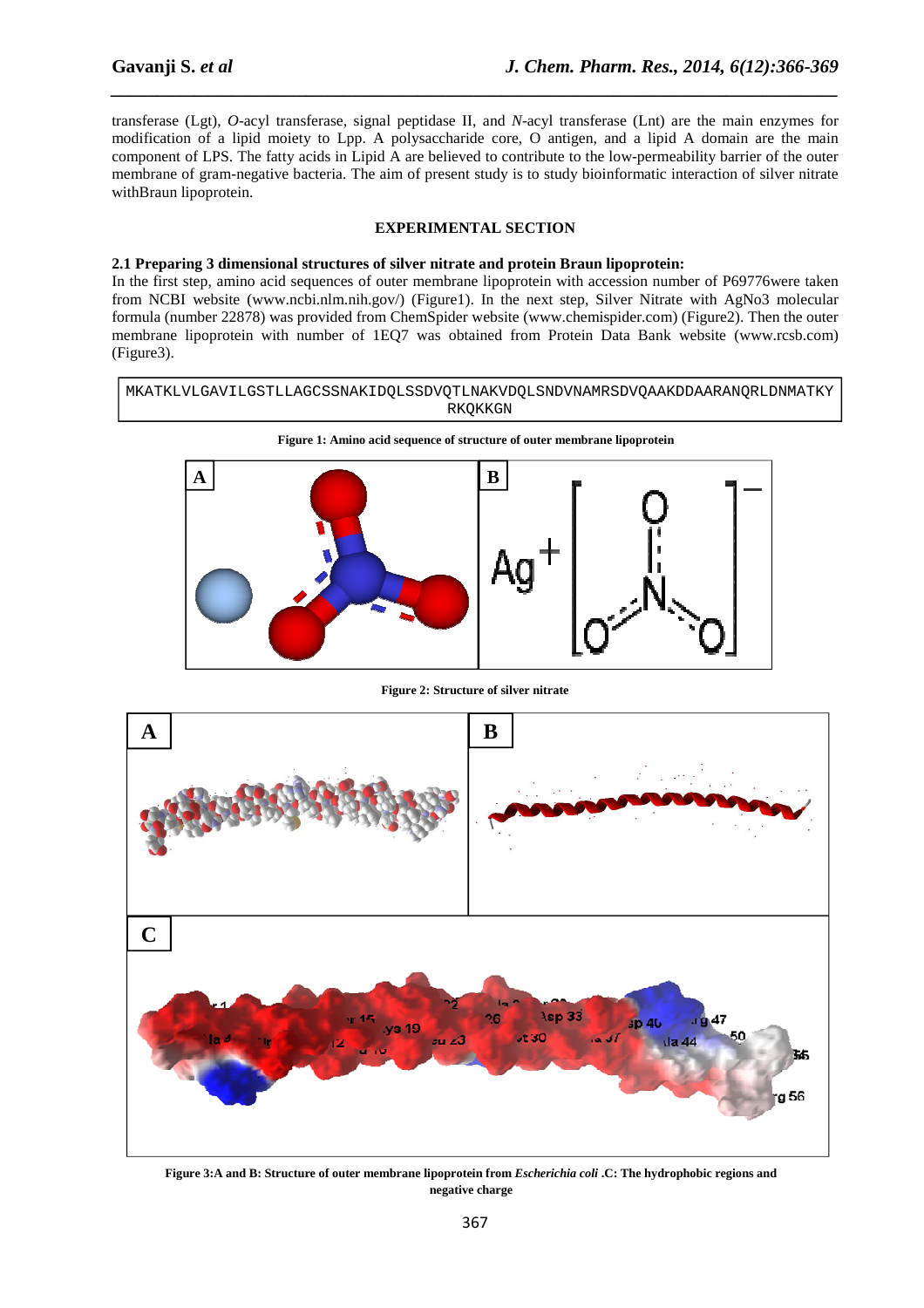#### **2.2 Molecular docking study**

For computer simulated study the Molegro virtual docker (MVD) 2011.4.3.0. Before initiation the docking operation, protein and ligand structures were prepared using MVD. For this purpose, charges assigned to the model of protein and ligands structures and flexible torsions in ligands were detected by this software (Figure 4).

*\_\_\_\_\_\_\_\_\_\_\_\_\_\_\_\_\_\_\_\_\_\_\_\_\_\_\_\_\_\_\_\_\_\_\_\_\_\_\_\_\_\_\_\_\_\_\_\_\_\_\_\_\_\_\_\_\_\_\_\_\_\_\_\_\_\_\_\_\_\_\_\_\_\_\_\_\_\_*



**Figure 4: Cavities of outer membrane lipoprotein predicted model. MVD used for cavity detection. Detecting parameters: probe size 1.2, max number of ray checks was 16, minimum number of ray hits 12 and Grid Resolution 0.8** 

#### **RESULTS AND DISCUSSION**

MolDock score with a grid resolution of 0.30 Â was used as scoring function for docking. In the setting of program the internal electrostatic interaction and hydrogen bond between ligand and protein were ticked. The docking algorithm used in this study was MolDock SE and ten runs were carried outfor any ligands. The energy threshold of 100.00 was sued for energy minimizationand similar poses were ignored. Also optimization of hydrogen bonds were performed. The MolDock and reranking score are two parameters used for evaluating the docking results. For the defined docking radius in Pal protein, the best pose which is derived from MolDock score for Braun lipoprotein was -36.4966 with Reranking score equal to -47. 8616(Table 1).

**Table 1: Binding energy level of top five poses of silver nitrate to outer membrane lipoprotein** 

|               |               | Outer membrane lipoprotein |                     |  |
|---------------|---------------|----------------------------|---------------------|--|
| Nο            | Ligand name   | MolDock Score              | <b>Rerank Score</b> |  |
|               | silver nitrat | $-36.4966$                 | $-47.8616$          |  |
| $\mathcal{D}$ | silver nitrat | $-34.1189$                 | $-44.8951$          |  |
| 3             | silver nitrat | $-33.0368$                 | $-44.534$           |  |
|               | silver nitrat | $-32.8858$                 | $-38.7218$          |  |
|               | silver nitrat | $-32.8726$                 | $-38.6887$          |  |

#### **3.2. Finding ligand binding sites:**

3DLigand Site server (http://www.sbg.bio.ic.ac.uk) wasused for prediction of potentially binding sites of Braun lipoprotein. In the server output ASP, MET, GLN, SERand ILEwere predicted as present in binding site(Table 2). Table 4 showed the position and the percentage of each amino acids. Furthermore MVD is used for finding cavities of model. For this purpose, probe size of 1.2, 16 ray checks,12 ray hits and Grid Resolution of 0.8 were used. Five cavities were found by MVD (Figure 5).

**Table 2: ligand binding sites by computing interactions with 3D Ligand Site server for Braun lipoprotein** 

| No   | <b>Residue</b> | Amino acid | contact | av distance |
|------|----------------|------------|---------|-------------|
| 0.00 |                | ASP        | 54      |             |
| 0.12 |                | MET        | 72      |             |
| 0.00 |                | GL N       | 43      |             |
| 0.23 |                | <b>SER</b> | 75      |             |
| 0.OO |                | II F       | 76      |             |

Silver ions are very reactive, which are known to cause the inhibition of microbial respiration and metabolism as well as physical damage [4,5]. Ionic silver has some disadvantages such as its high reactivity which made it unstable and thus easily oxidized or reduced into a metal depending on the surrounding environment. In addition, ionic silver causes discoloration by itself or allows other materials to cause undesirable coloration and it does not continuously exert antimicrobial activity. Also, silver in the form of a metal or oxide, which is stable in the environment, is applied in a relatively increased amount due to its low antimicrobial activity[3]. Today, the use of silver as a biocide has growing up significantly. Microcrystals and nanoparticles of silver are effective against many resistance